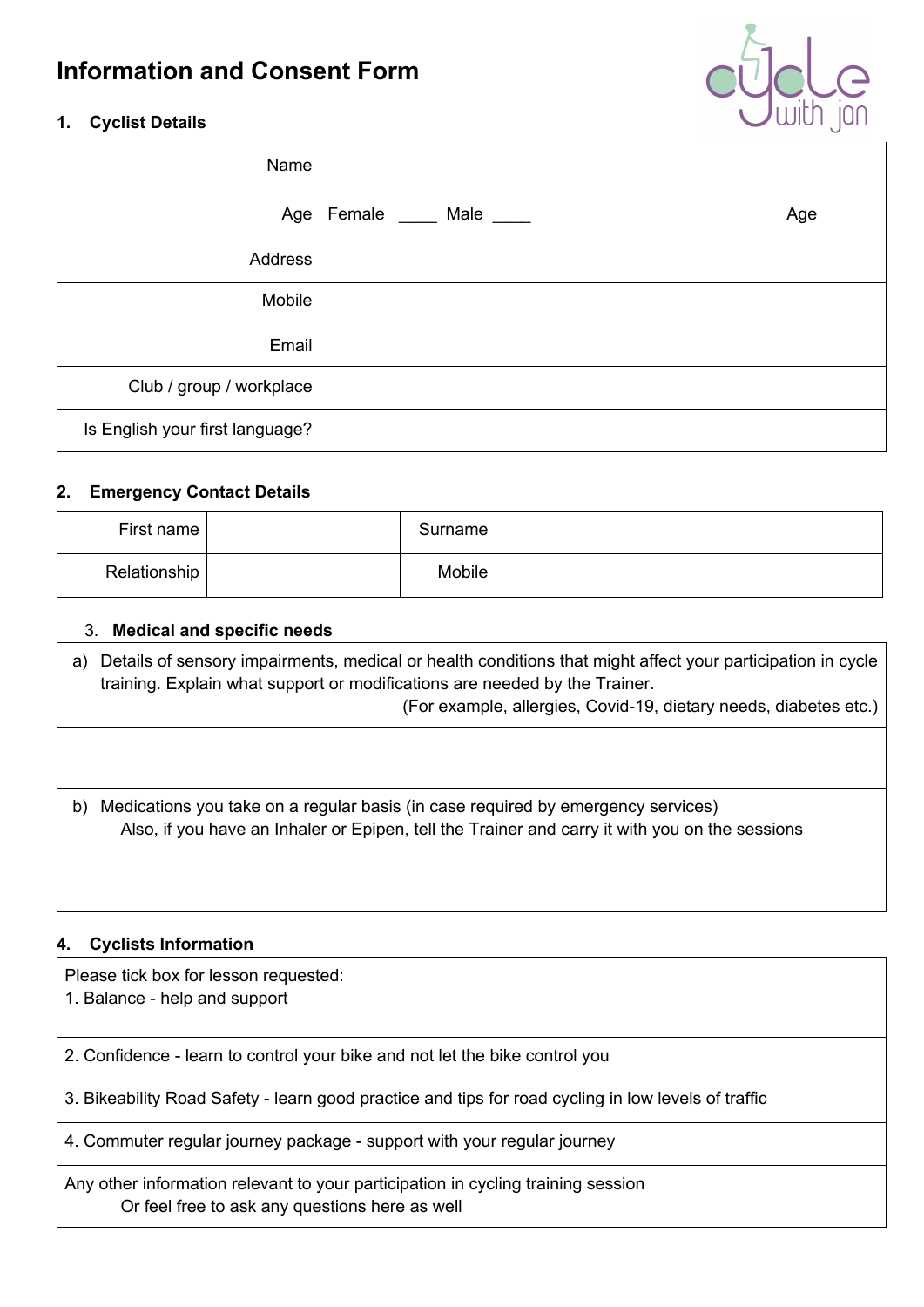#### **5. Consent for Cyclists**

| <b>Type of Consent</b>                                                    | Circle answer |
|---------------------------------------------------------------------------|---------------|
| Consent for participation in cycle training in a traffic-free environment | Yes / No      |
| Consent for cycle training to progress onto risk-assessed roads (L2)      | Yes / No      |
| Consent for photos and videos for coaching or promotional purposes        | Yes / No      |

- I have read and understood the information on this form and CWJ has satisfactorily answered any questions I have asked
- I have thought about the nature of cycle training sessions, and understand and agree that I am participating in CWJ training sessions entirely at my own risk
- I will participate in a safe manner and follow all reasonable instructions from the Trainer or Ride Leader
- I confirm that the information I have provided is correct and complete to the best of my knowledge

| Name<br>(BLOCK CAPITALS)                                       |      |  |
|----------------------------------------------------------------|------|--|
| Signature<br>Cyclist or parent / carer -<br>* please highlight | Date |  |



www.cyclewithjan.co.uk<br>a info@cyclewithjan.co.uk

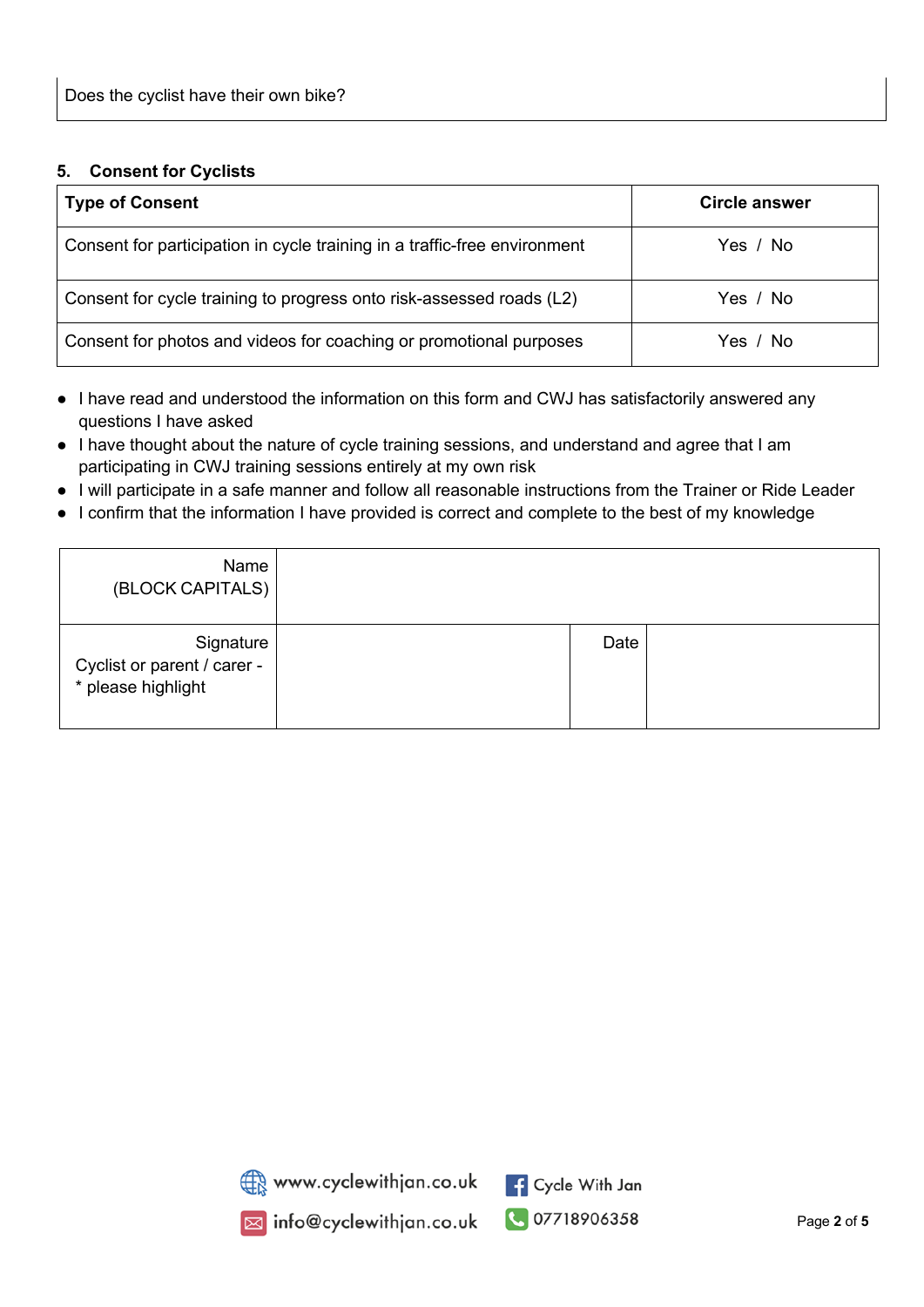# **The boring stuff: Information for Cyclists**

All cyclists participating in Bikeability, guided bikes rides or cycle confidence training provided by Cycle with Jan (CWJ) complete an application form before training begins.

Please return it before any training – if you have any questions, just contact CWJ.

CWJ asks for this information from you to

- form the legal basis of the contract between cyclists and CWJ
- design the cycle training for you personally
- tell CWJ about any health issues which need to be considered during training

The information below explains what to expect from CWJ training sessions, and you should read it carefully before giving consent by signing the form.

By signing the form you are stating that you:

- have read and understood the information and CWJ has satisfactorily answered any questions I have been asked
- understand and agree that my child participates in the coached sessions and/or training prescription entirely at their own risk
- Your child (if applicable) knows to follow the instruction of CWJ's instructor / ride leader
- are confirming that the information I have provided is correct and complete to the best of my knowledge

# **1. Participating with Cycle with Jan (CWJ) training**

- **a.** CWJ aims to support cyclists with confidence and safety CWJ is not about speed coaching.
- **b.** All cyclists participating in cycle training must complete the Cyclist Information and Consent Form.
- **c.** Training sessions may include a variety of activities in different environments and will present challenges. If you or the cyclist develop any concerns before or during a session, speak to the instructor straight away.
- **d.** All cyclists are required to behave in a way that does not impact on the safety or fun of the other cyclists.
- **e.** CWJ take safety responsibly at all times. In advance of training, CWJ will risk-assess training areas and rider equipment. CWJ will then highlight any potential risks, document those risks on a Risk Assessment, and take action accordingly. During training, CWJ will be constantly evaluating risks, however it must be recognized that it is not possible to remove all risk from cycling activities.

# **2. Training areas – Traffic-Free Training Area**

- **a.** All CWJ confident cycle training starts in a traffic-free training area this will be risk-assessed in advance. Note that it might not have a toilet or other facilities. Discuss any additional needs you might have in advance of training.
- **b.** It may be necessary to move cyclists from one location to another, which may require limited use of the public highway.

# **3. Training areas - Public Highway**

If the Trainee has either

- **a.** substantial experience of riding on the road safely or
- **b.** demonstrated the riding skills required to ride on the public highway in a safe, confident and consistent manner,

then cycle training can move onto read shidhich have been risk-lassessed in advance.



a info@cyclewithjan.co.uk

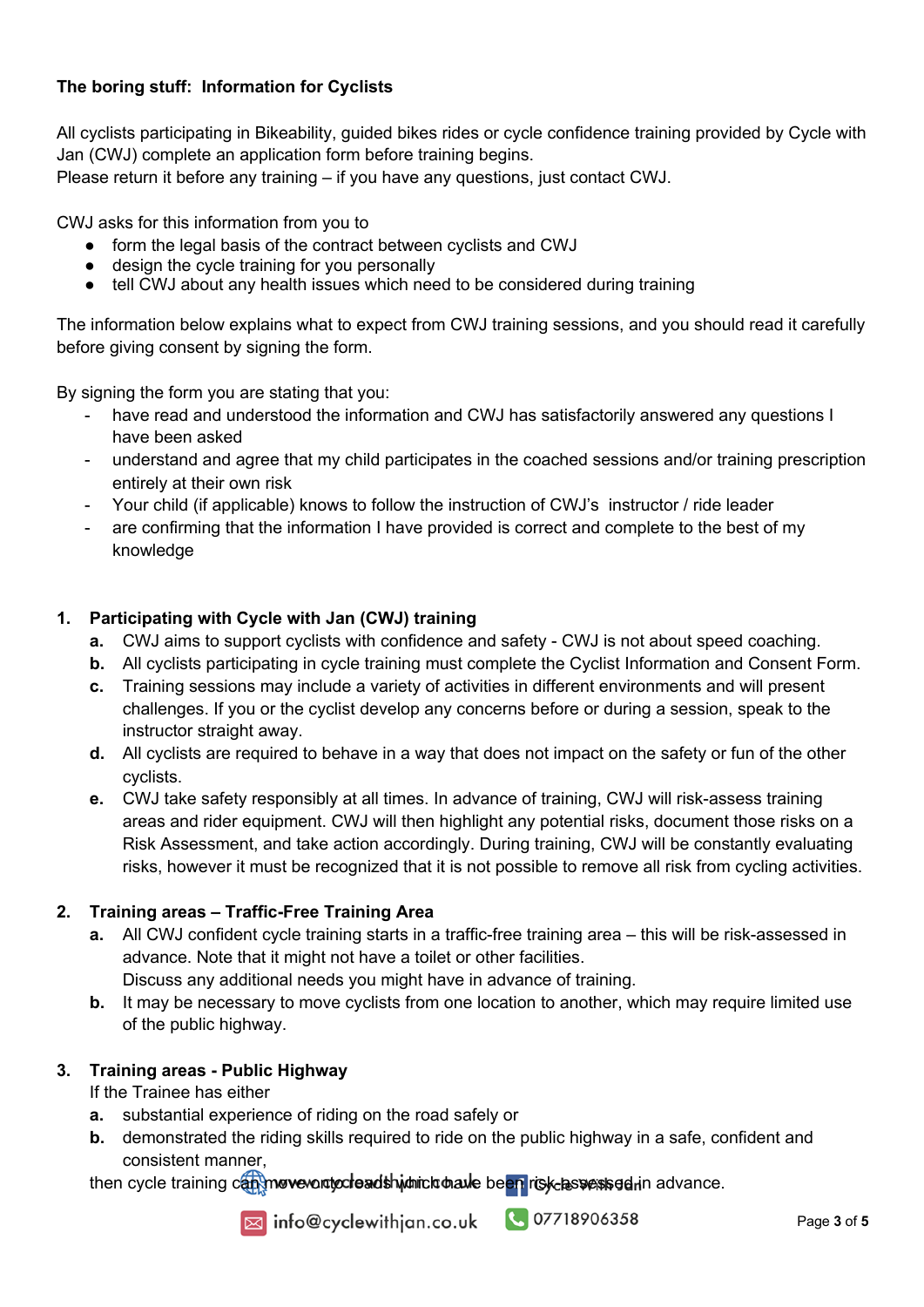# **4. Arrival and departure from training sessions**

- **a.** It is your responsibility to get to the training session.
- **b.** Please **do not** cycle to the session unless you know you are competent enough to do so either push your bike safely to the training area or transport it on a vehicle.

# **If you have any difficulties, discuss your travel arrangements with CWJ in advance of the first training session**

### **5. Medical and specific needs**

It is your responsibility to provide CWJ with details of any health conditions that might affect the Trainees' ability to participate in cycle training.

CWJ are not able to provide guidance relating to health conditions, so if you have any health concerns about participating in physical activity, consult your GP before signing this form.

# **6. Bike, Helmet and Clothing**

- **a.** It is the responsibility of the Trainee to make sure that their bike, helmet and clothing is appropriate, well-maintained and in a safe condition before each session.
- **b.** If the bike is not in a safe condition (e.g. both brakes not working), it may not be possible to continue with the training.
- **c.** Trainees must wear a helmet which complies with current safety regulations when riding.

### **7. Photography**

- **a.** It is useful for photos and videos to be taken during sessions. These are used for promotion on websites or social media - you may opt out of this. Please also state if you do not want to be tagged if you use social media.
- **b.** CWJ are currently working with Northumberland County Council (NCC) and will be conducting promotions with them, please state if you do not give permission for this publicity.

#### **8. Data Protection**

CWJ, as a Bikeability, Confident Cycle Trainer and Ride Leader, acts as a Data Controller, responsible for collecting and processing information provided by the Client. Processing includes the organisation, retrieval, consultation, use, and storing of Information and Consent Forms. When a form is completed, it is protected and securely stored in accordance with the principles of the Data Protection Act 1998, and will be

- treated as confidential and stored in lockable cabinet at the business address of CWJ
- may be used for marketing purposes, if consent for this is given by the Trainee

Direct any questions about data protection to Jan Chisholm, CWJ business owner. Further information on Privacy and Data collection can be obtained from the Information Commissioners Office, which explains the rights of cyclists in relation to the information held by Cycle with Jan. https://ico.org.uk

# **9. Payment**

Payment for sessions may be cash on the day, or by bank transfer, using these details

Nationwide Bank Ms J Chisholm Account number 27743452

Sort Code 07-08-06

Minfo@cyclewithjan.co.uk